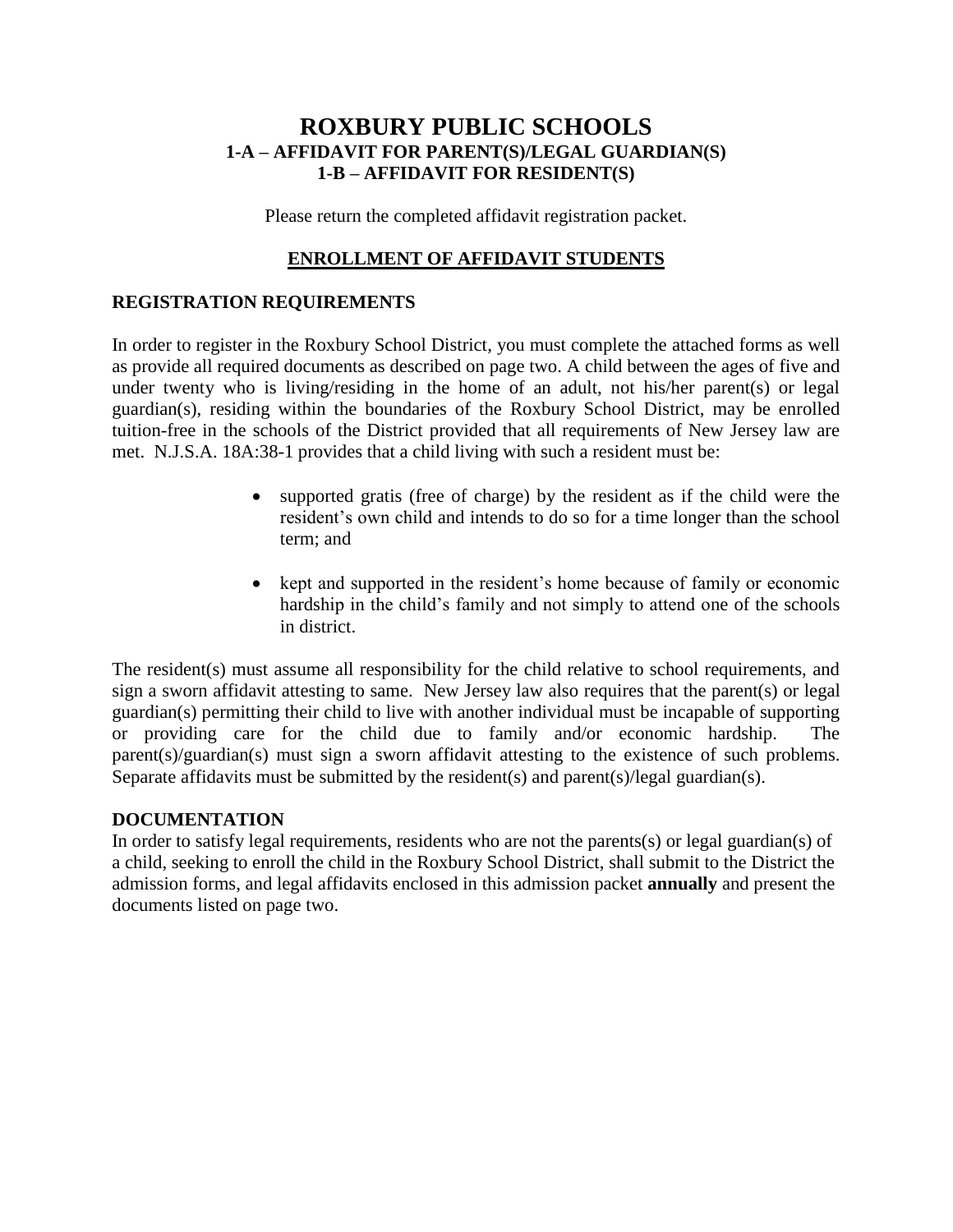## **AFFIDAVIT DOCUMENTATION**

**The affidavits should be accompanied by documentation to verify the existence of a hardship and the amount of support provided. Failure to submit sufficient documentation to establish compliance with law may result in the denial of the application.** The information and documentation provided with the admission request shall be used by the District to determine the validity of the request. If the evidence does not support the validity of the request, the child may not be permitted to enroll.

#### **Economic Hardship**

In the event you are stating, under oath, that **economic hardship** exists which prevents the parent(s)/guardian(s) from supporting and providing care for the pupil, submit documentation to support the validity of that claim, which may include, but not be limited to documentation verifying: salary; unemployment; receipt of federal and/or state public assistance or other benefits; and such other documentation which will establish economic hardship.

### **Family Hardship**

In the event you are stating, under oath, that a **family hardship** exists which prevents the parent(s)/guardian(s) from supporting and providing care for the pupil, submit documentation to support the validity of that claim, which may include, but not be limited to documentation verifying: medical and/or mental health treatment; child welfare agency involvement; and such other documentation which will establish family hardship.

#### **Economic and Family Hardship**

In the event you are stating, under oath, that both **family and economic hardship** exist which prevent the parent(s)/guardian(s) from supporting and providing care for the pupil, submit documentation to support the validity of both claims.

**You bear the burden to provide proof sufficient to establish the existence of a family or economic hardship which renders the parent(s)/guardian(s) incapable of providing support or care for the pupil. Fraudulent statements or claims for admission may be prosecuted to the full extent of the law.**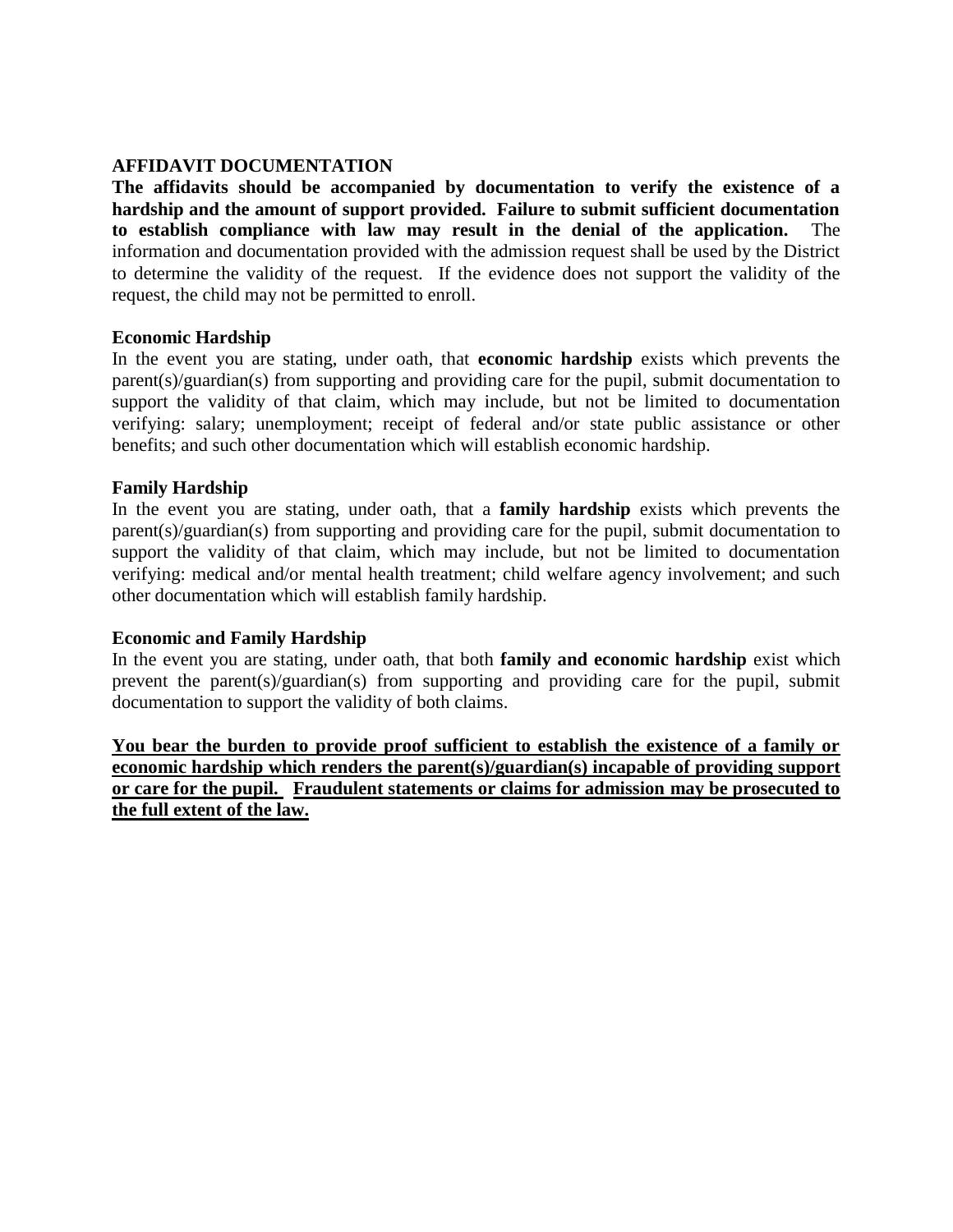**This is a legal document which must be sworn to and signed in the presence of a notary public. If Applicant is married, both husband and wife must sign this Affidavit. Every question must be answered.** 

**If the information provided is false, the Board of Education will seek reimbursement of tuition at a cost of approximately \_\_\_\_\_\_\_\_\_\_\_\_\_\_. The Board of Education may file a criminal charge against you for any willfully false statement.**

#### **AFFIDAVIT OF NON-RESIDENT PARENT/GUARDIAN**

**STATE OF NEW JERSEY ) : S.S. COUNTY OF )**

**(Parent/Guardian's Name) (Parent/Guardian's Spouse's Name)** 

**, ,**

**of full age, being sworn upon his/her/their oath according to law, deposes and says:**

**I. I/we reside at No. , in the Municipality of**

**\_\_\_\_\_\_\_\_\_\_\_\_\_\_\_\_\_\_\_\_\_County of , State of\_\_\_\_\_.**

**I/we do/do not (circle one) own this property. If I/we own this property, I/we have attached a true copy of the Deed. If I/we lease the premises, I/we have attached a true copy of the lease. If I/we do not have a written lease, I/we have attached a notarized statement of landlord acknowledging tenancy. If applicable, the name and address of my landlord is:**

- **II. The information provided in this Affidavit is accurate and complete. I/we fully understand that I/we may be held responsible for payment of tuition if the claim for school admission, free of charge, is rejected by the Commissioner of Education.**
- **III. The following information is presented to the Board of Education in support of my request for free admission of**

**(Pupil's Name)**

**A. 1. I/we am/are the Parent/Legal Guardian (circle one) of:**

**(Pupil's Name)**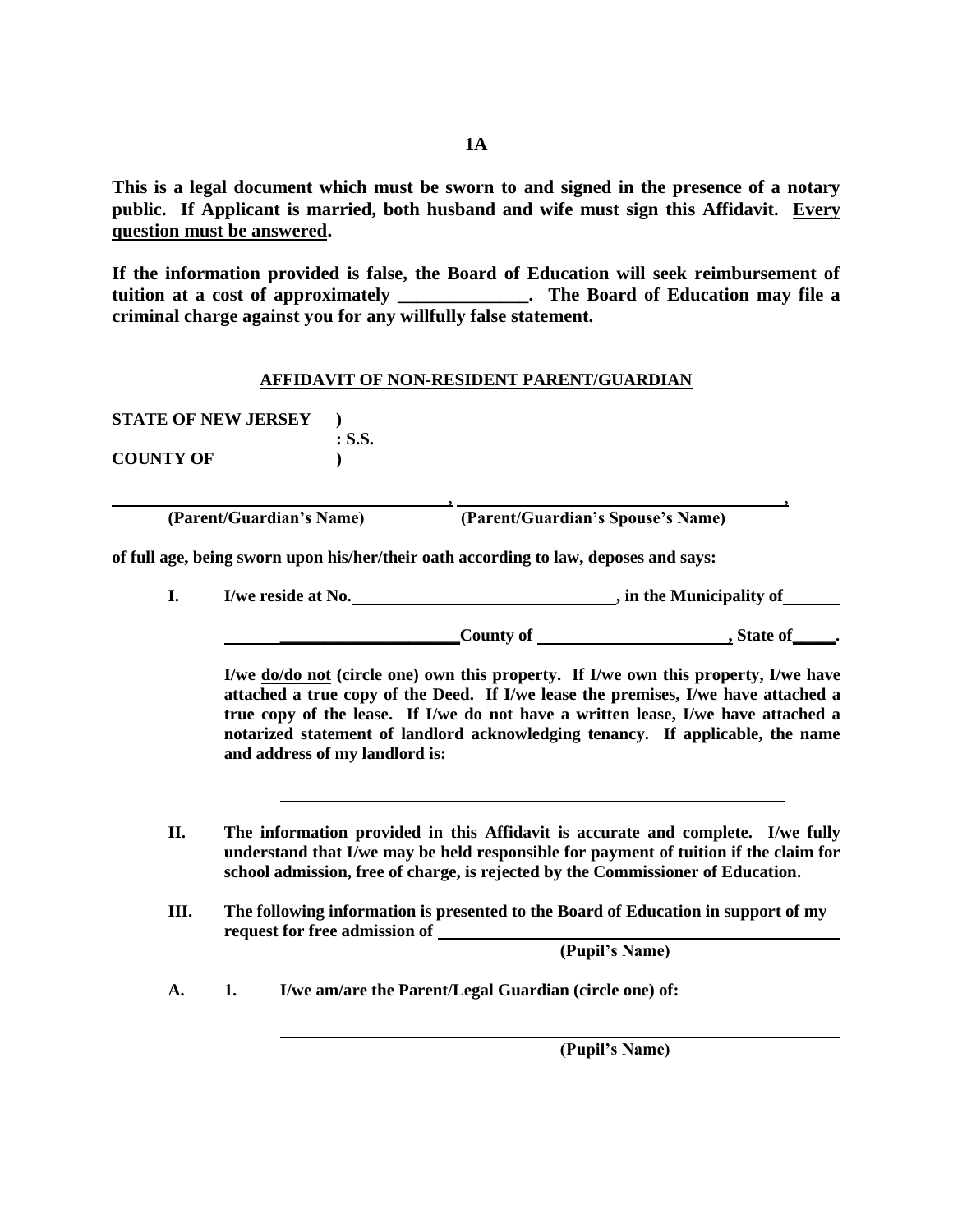| <b>Parent/Legal Guardian completing Affidavit:</b> |                                                                                                                                                                                                                                                                                                                                                                                                                                                                                       |
|----------------------------------------------------|---------------------------------------------------------------------------------------------------------------------------------------------------------------------------------------------------------------------------------------------------------------------------------------------------------------------------------------------------------------------------------------------------------------------------------------------------------------------------------------|
|                                                    | Your Name                                                                                                                                                                                                                                                                                                                                                                                                                                                                             |
|                                                    | Address and the contract of the contract of the contract of the contract of the contract of the contract of the contract of the contract of the contract of the contract of the contract of the contract of the contract of th                                                                                                                                                                                                                                                        |
| Address of other residences owned or leased        |                                                                                                                                                                                                                                                                                                                                                                                                                                                                                       |
|                                                    | <u> 1989 - Johann Stoff, amerikansk politiker (* 1908)</u>                                                                                                                                                                                                                                                                                                                                                                                                                            |
|                                                    |                                                                                                                                                                                                                                                                                                                                                                                                                                                                                       |
| <b>Pupil's other Parent/Legal Guardian:</b>        |                                                                                                                                                                                                                                                                                                                                                                                                                                                                                       |
|                                                    | <b>Spouse Name</b>                                                                                                                                                                                                                                                                                                                                                                                                                                                                    |
|                                                    |                                                                                                                                                                                                                                                                                                                                                                                                                                                                                       |
|                                                    |                                                                                                                                                                                                                                                                                                                                                                                                                                                                                       |
| Address of other residence owned or leased         | <u> 1989 - Johann Barbara, martxa alemaniar amerikan a</u>                                                                                                                                                                                                                                                                                                                                                                                                                            |
|                                                    |                                                                                                                                                                                                                                                                                                                                                                                                                                                                                       |
|                                                    |                                                                                                                                                                                                                                                                                                                                                                                                                                                                                       |
| Roxbury School District?___________                |                                                                                                                                                                                                                                                                                                                                                                                                                                                                                       |
|                                                    |                                                                                                                                                                                                                                                                                                                                                                                                                                                                                       |
|                                                    | district and school does each sibling attend school?                                                                                                                                                                                                                                                                                                                                                                                                                                  |
|                                                    |                                                                                                                                                                                                                                                                                                                                                                                                                                                                                       |
|                                                    |                                                                                                                                                                                                                                                                                                                                                                                                                                                                                       |
|                                                    | Are there siblings of the Pupil attending or about to be enrolled in the<br>Are there siblings of the Pupil presently attending school in another district?<br>If the answer to either or both of the preceding questions is "yes", in what<br>Name https://www.archive.com/communications/communications/communications/communications/communications/communications/communications/communications/communications/communications/communications/communications/communication<br>Name |

**1A**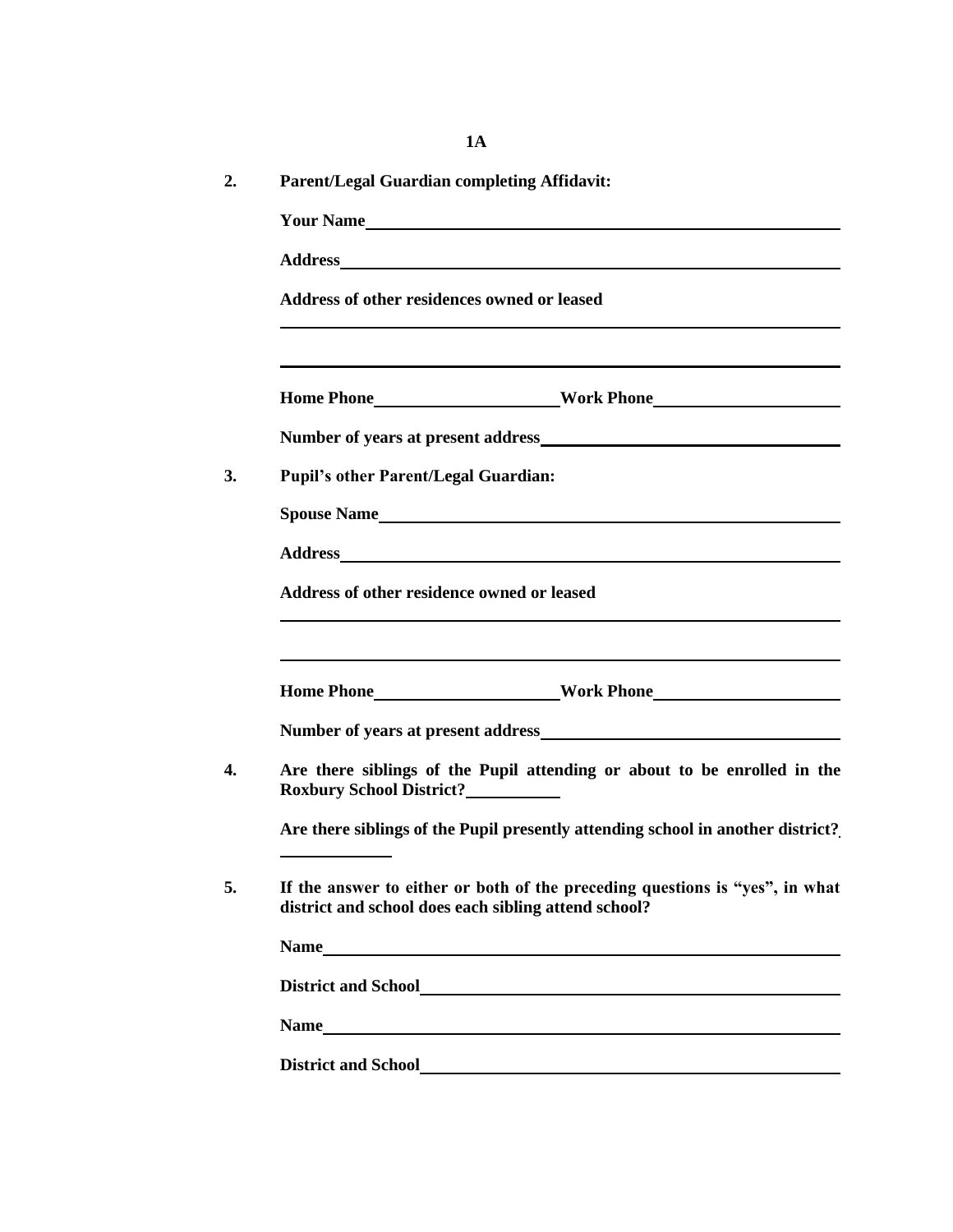|    | 6. | If other brothers or sisters of the Pupil are attending school in another<br>district, why are you seeking to enroll the Pupil in this district?                                                                                                                                 |
|----|----|----------------------------------------------------------------------------------------------------------------------------------------------------------------------------------------------------------------------------------------------------------------------------------|
|    |    |                                                                                                                                                                                                                                                                                  |
|    |    | If you are no longer married or living with the Pupil's other parent/legal<br>7.<br>guardian, do you have court-awarded custody? ____ If so, please attach a<br>copy of the court order or property settlement                                                                   |
|    |    | If you are no longer married or living with the Pupil's other parent/legal<br>8.<br>guardian, does a court order or settlement agreement designate a school<br>district of residence? ______ If so, please attach a copy of the court order or<br>property settlement agreement. |
| В. | 1. | What school did Pupil last attend?                                                                                                                                                                                                                                               |
|    |    | (Name of School)<br>(Address)                                                                                                                                                                                                                                                    |
|    | 2. | Last completed grade of Pupil:                                                                                                                                                                                                                                                   |
|    | 3. | Date of last attendance:                                                                                                                                                                                                                                                         |
|    | 4. | Address at which the Pupil is now living:                                                                                                                                                                                                                                        |
|    |    | (Street)<br>(No.)<br>(Town)                                                                                                                                                                                                                                                      |
|    | 5. | <b>Telephone Number:</b>                                                                                                                                                                                                                                                         |
|    | 7. | <b>Last prior address of Pupil:</b>                                                                                                                                                                                                                                              |
|    |    | (No.)<br>(Street)<br>(Town)                                                                                                                                                                                                                                                      |
| C. | 1. | With whom does the Pupil now live?                                                                                                                                                                                                                                               |
|    |    | (Last Name)<br>(First Name)                                                                                                                                                                                                                                                      |
|    | 2. | Name and address of resident with whom the Pupil will be living.                                                                                                                                                                                                                 |
|    |    |                                                                                                                                                                                                                                                                                  |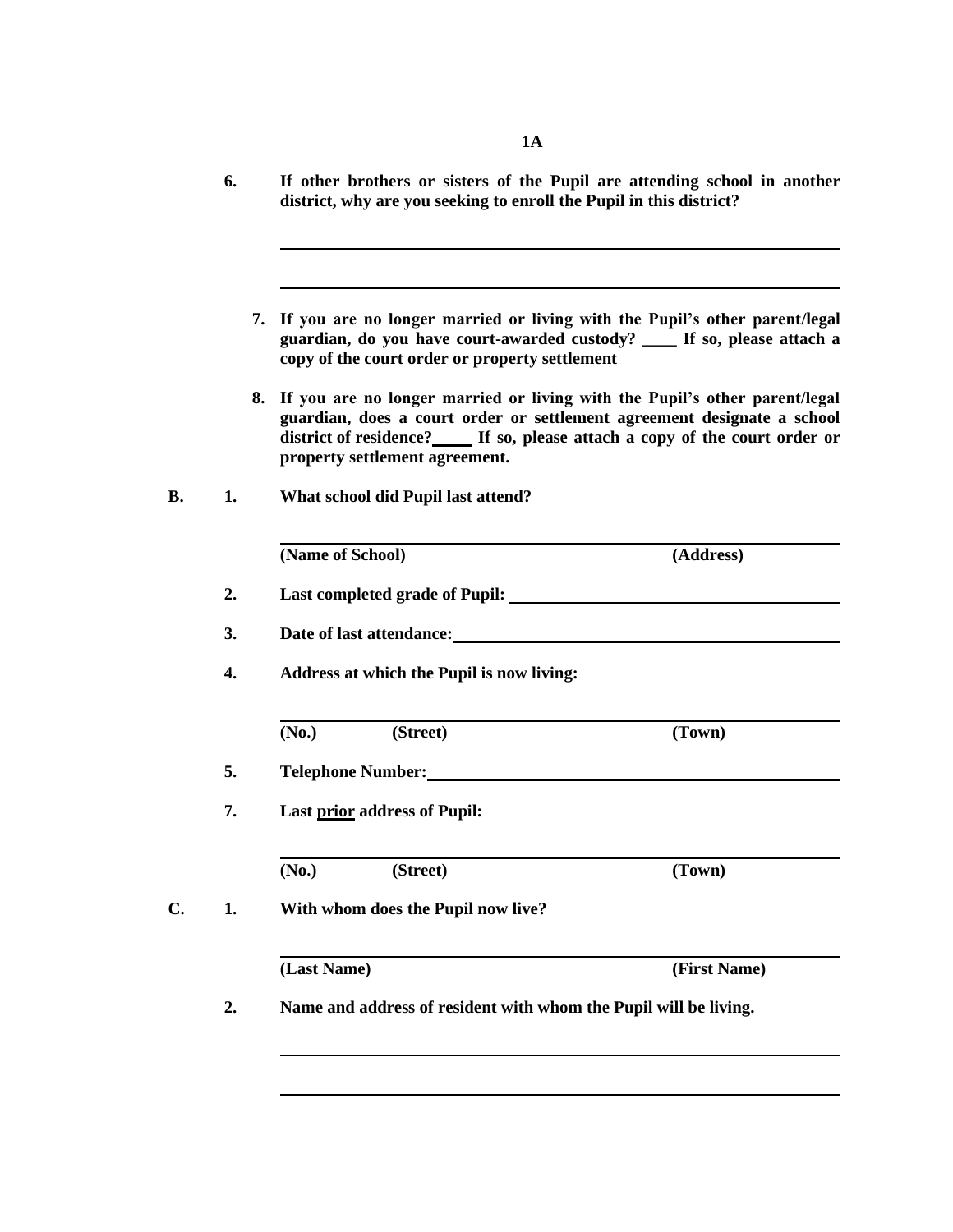**3. What relation to the Pupil is the Resident named in C-2?**

**4. Is any individual named as the Pupil's Legal Guardian? If so, provide proof.**

**5. I am not capable of supporting or providing care for the child due to family/ economic hardship for the following reasons (Be Specific). IDENTIFY AND ATTACH ALL DOCUMENTATION TO SUPPORT THIS ANSWER.**

**D. 1. Do you, the parent(s)/legal guardian(s), currently pay any of the costs of maintaining the Pupil (food, clothing, shelter)?**

|    | <b>Yes</b>        | N <sub>0</sub>  |
|----|-------------------|-----------------|
| 2. | If so, how much?  | \$<br>per week  |
|    |                   | \$<br>per month |
|    |                   | \$<br>per year  |
|    | For what purpose? |                 |

**E. 1. During the time the Pupil resides with Resident named in C-2, will you, the parent(s)/legal guardian(s), provide any payments or contributions either in money or in lodging, food, clothing, medical insurance/expenses, recreation, or any other thing or service of value in connection with the support, maintenance and education of the Pupil?**

**Yes No**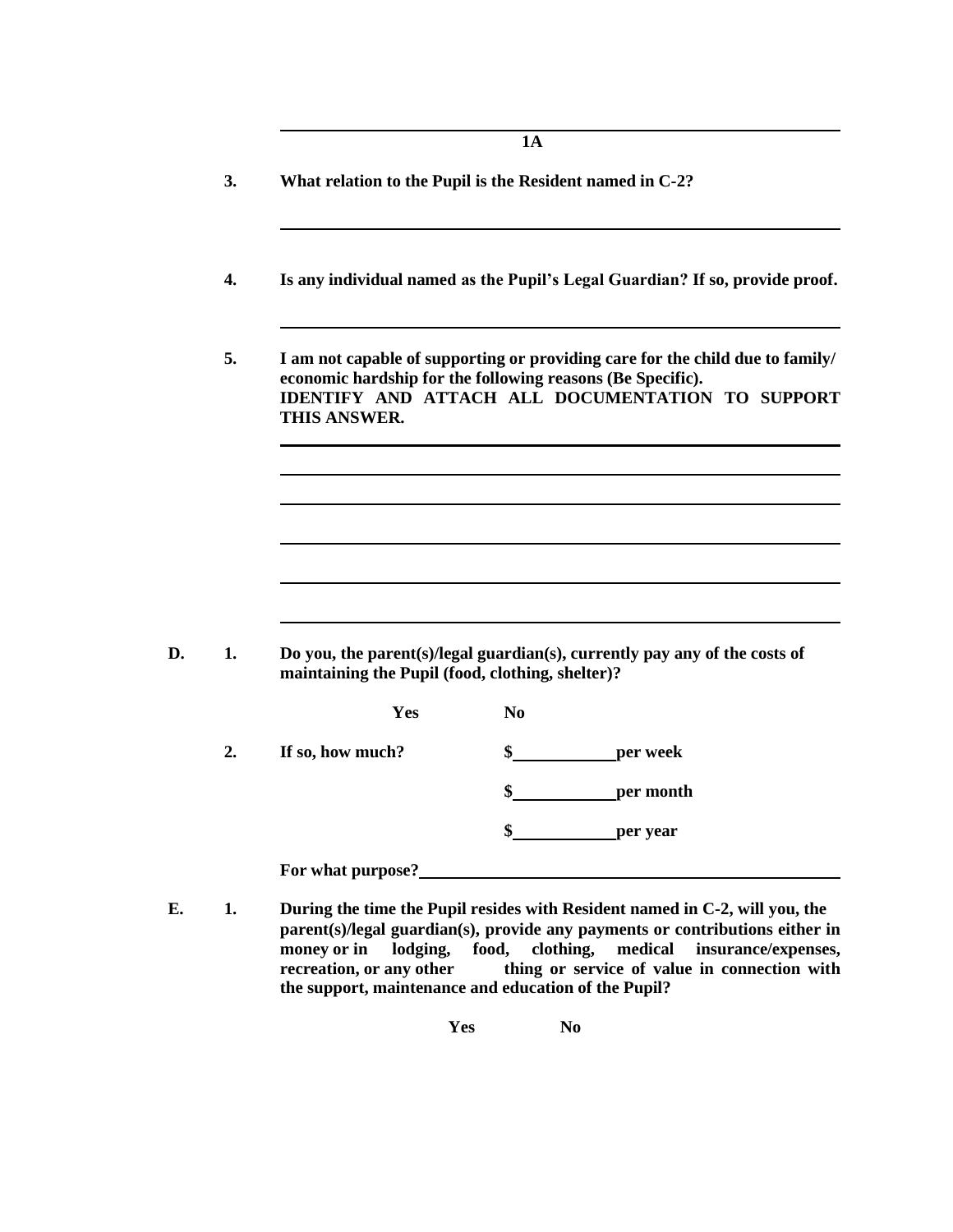- **2. Explain (Be Specific as to amount, type and purpose of payment or contribution). IDENTIFY AND ATTACH ALL DOCUMENTATION TO SUPPORT THIS ANSWER. F. 1. Who is financially responsible for the Pupil?**
	- **2. When do you expect the Pupil to move out of the Resident's home?**

**(Provide specific date)**

| G. | 1. | Does the Pupil currently live with his/her parent(s)/legal guardian(s) during<br>any part of the week?<br>If so, how many days per week?<br>NO<br>YES. |
|----|----|--------------------------------------------------------------------------------------------------------------------------------------------------------|
|    |    | If so, how many days per month?                                                                                                                        |
|    |    | If so, how many days per year?                                                                                                                         |
| I. | 1. | During the school year, will the Pupil live with his/her parents/legal f<br>guardian(s) any part of the week?                                          |
|    |    | If so, how many days per week?<br>NO.<br>YES-                                                                                                          |
|    |    | If so, how many days per month?                                                                                                                        |
|    |    | If so, how many days per year?                                                                                                                         |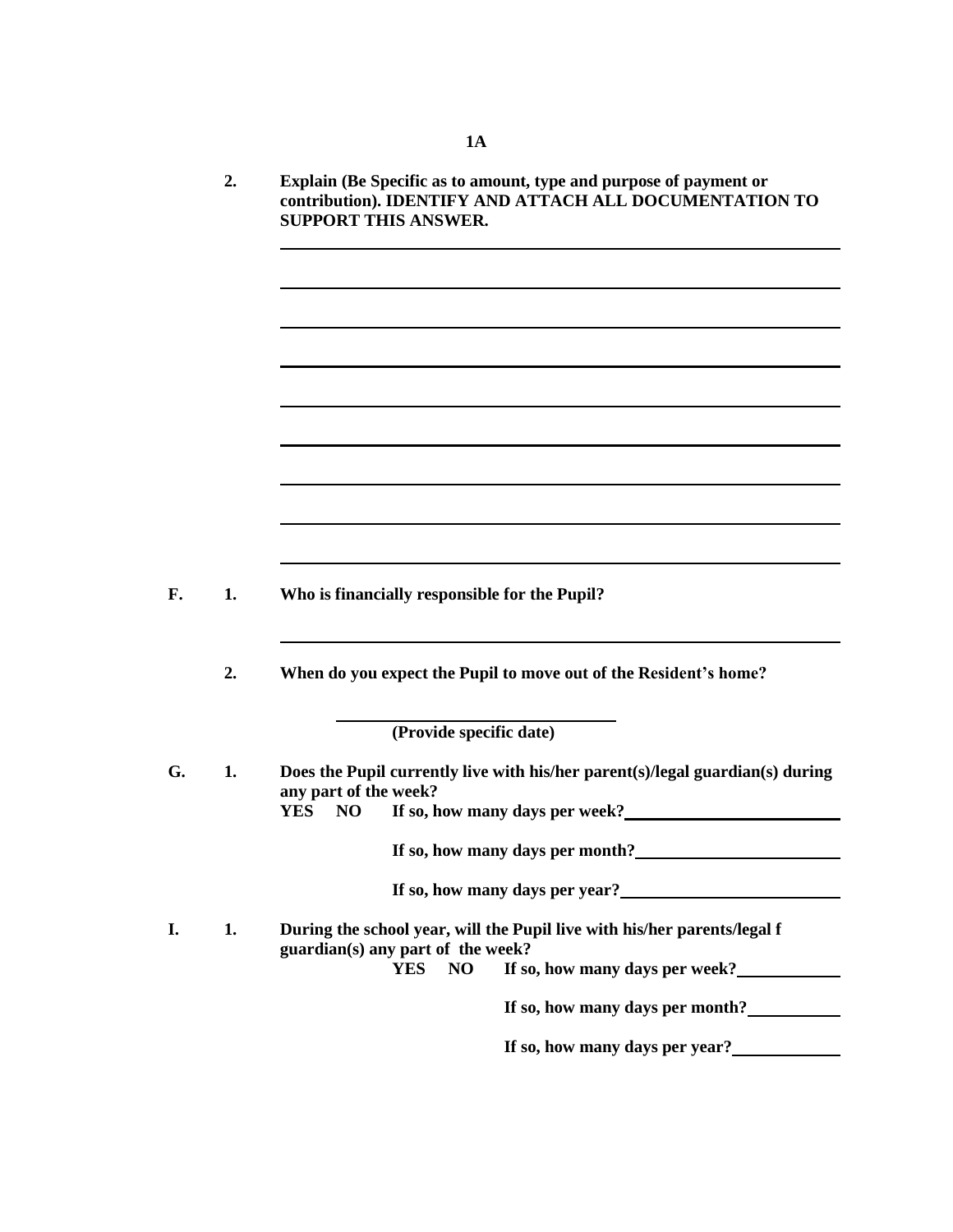|        | 2.             | Will the Pupil live with his/her parents during the summer?                                                                                                                                                                                                                                                                                                                                                                            |
|--------|----------------|----------------------------------------------------------------------------------------------------------------------------------------------------------------------------------------------------------------------------------------------------------------------------------------------------------------------------------------------------------------------------------------------------------------------------------------|
|        |                | If so, explain why:<br><b>YES</b><br>N <sub>O</sub>                                                                                                                                                                                                                                                                                                                                                                                    |
|        |                |                                                                                                                                                                                                                                                                                                                                                                                                                                        |
|        |                |                                                                                                                                                                                                                                                                                                                                                                                                                                        |
| J.     | 1.             | Is the Pupil now under the guardianship of the State of New Jersey?<br>N <sub>O</sub><br><b>YES</b>                                                                                                                                                                                                                                                                                                                                    |
|        | 2.             | State the name and address of anyone who provides any part of this child's<br>support and state the amount of such support.                                                                                                                                                                                                                                                                                                            |
| IV.    |                | I/We am/are making his affidavit pursuant to N.J.S.A. 18A:38-1(b), to induce the<br>Roxbury Board of Education to accept said Pupil in its public schools free of charge.                                                                                                                                                                                                                                                              |
| V.     |                | I/We understand that the Roxbury Board of Education reserves the right to make<br>periodic checks as to our continuing support for the Pupil named above and his/her<br>residence in the Resident's home. In addition, the Board of Education reserves the<br>right to require additional documentation to verify the residency of the Pupil named<br>above. I/We agree to cooperate with any investigation by the Board of Education. |
|        |                | The above statements and attachments are true and complete. I know that if they<br>are false, I am subject to punishment, including personal liability for the payment of<br>tuition for the entire school year, or any portion thereof.                                                                                                                                                                                               |
|        |                | Sworn to and subscribed                                                                                                                                                                                                                                                                                                                                                                                                                |
|        | Before me this |                                                                                                                                                                                                                                                                                                                                                                                                                                        |
| Day of |                |                                                                                                                                                                                                                                                                                                                                                                                                                                        |

**(Parent/Guardian's Signature)**

**Notary Public (Parent/Guardian's Signature)**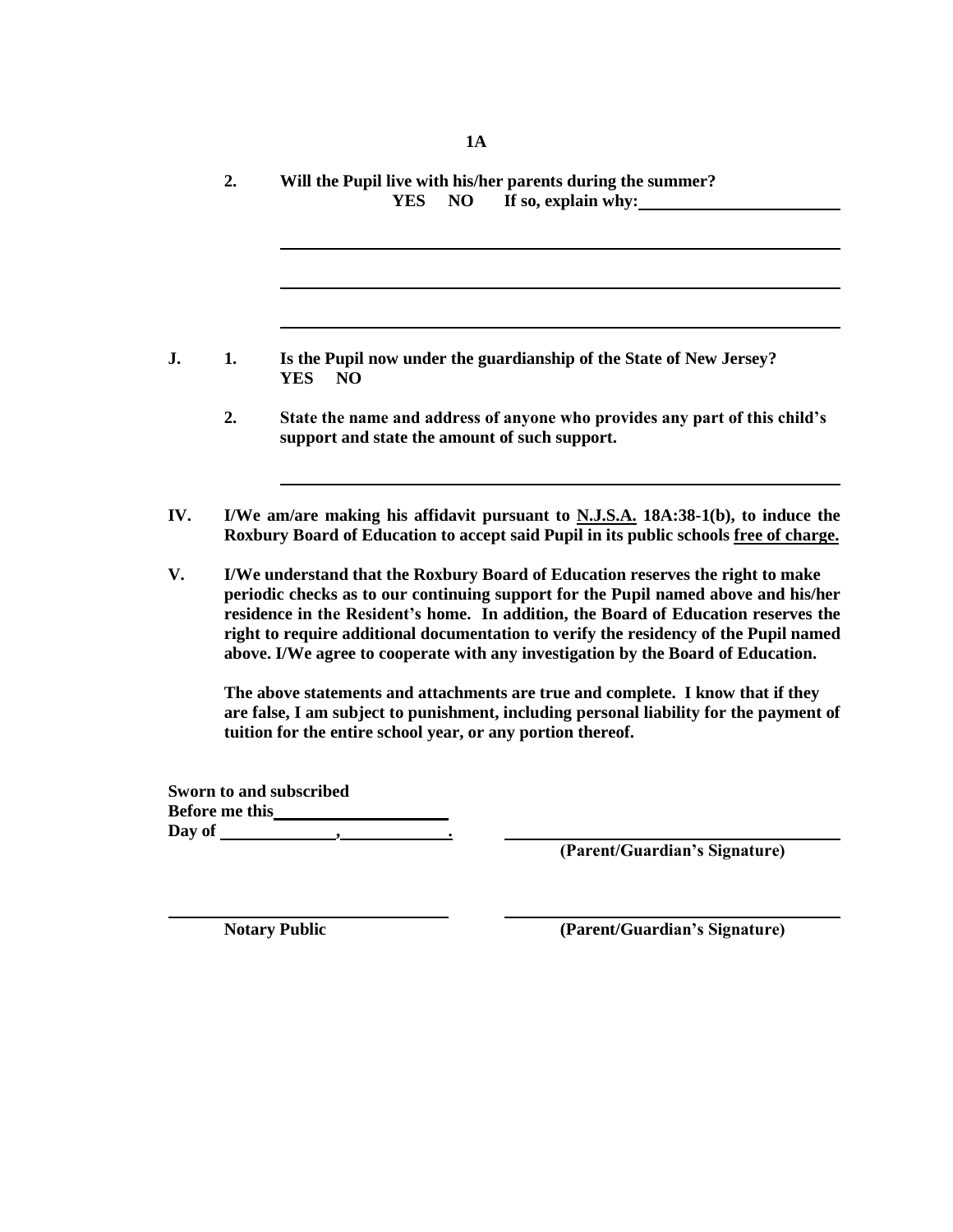## **1B – AFFIDAVIT OF RESIDENT APPLICANT ("Resident")**

**This is a legal document which must be sworn to and signed in the presence of a notary public. If Applicant is married, both husband and wife must sign this Affidavit.** 

**If the information provided is false, the Board of Education will seek reimbursement of tuition at a cost of\_\_\_\_\_\_\_\_\_\_\_\_\_\_\_\_. The Board of Education may file a criminal charge against you for any willfully false statement.**

**STATE OF NEW JERSEY ) : S.S. COUNTY OF )**

**, (Resident's Name) (Resident Spouse's Name) of full age, being sworn upon his/her/their oath according to law, deposes and says:**

**I.** I/we reside at No. *, in the municipality of \_\_\_\_\_\_\_***, County of Morris, State of New Jersey.**

**I/we do/do not (circle one) own this property. If I own this property, I have attached a true copy of the Deed. If I lease the premises, I have attached a true copy of the lease. If I do not have a written lease, I have attached a notarized statement of landlord acknowledging tenancy. If applicable, the name and address of my landlord is**

- **II. The information provided in this Affidavit is accurate and complete. I/we fully understand that I/we may be held responsible for payment of tuition if the claim for school admission, free of charge, is rejected by the Commissioner of Education.**
- **III. The following information is presented to the Board of Education in support of my/our request for free admission of (Pupil's Name)**

| А. | 1. | <b>Name of Pupil's parents:</b> | $(1$ up $1$ s $1$ value) |  |
|----|----|---------------------------------|--------------------------|--|
|    |    | (Mother's Last Name)            | (Mother's First Name)    |  |

**(Father's Last Name) (Father's First Name)**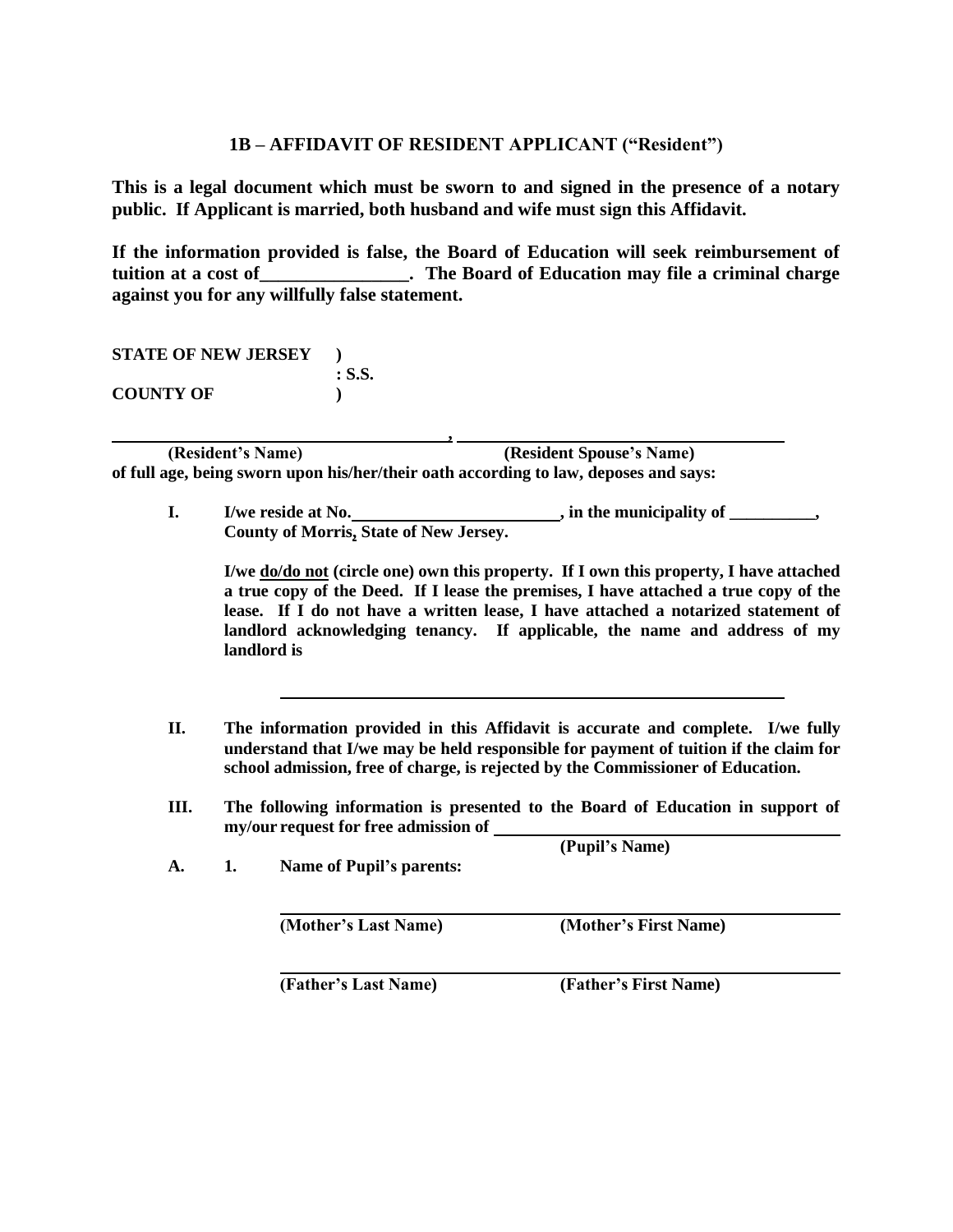|                                                      | (No.)                                                                 | (Street)     |
|------------------------------------------------------|-----------------------------------------------------------------------|--------------|
| (Town)                                               | (State)                                                               | (Zip Code)   |
| (Home Phone)                                         | (Work Phone)                                                          | (Cell Phone) |
| <b>Father's Address</b>                              |                                                                       |              |
|                                                      | (No.)                                                                 | (Street)     |
| (Town)                                               | (State)                                                               | (Zip Code)   |
| (Home Phone)                                         | (Work Phone)                                                          | (Cell Phone) |
| (Last Name)                                          | Name of Legal Guardian, if applicable:                                | (First Name) |
|                                                      |                                                                       |              |
|                                                      | (Street)                                                              |              |
| <b>Address of Legal Guardian:</b><br>(No.)<br>(Town) | (State)                                                               | (Zip Code)   |
| (Home Phone)                                         | (Work Phone)                                                          | (Cell Phone) |
|                                                      |                                                                       |              |
| Are you the legal guardian?<br><b>YES</b><br>NO      | If not, have you applied to Court to be appointed the legal guardian? |              |

**1B**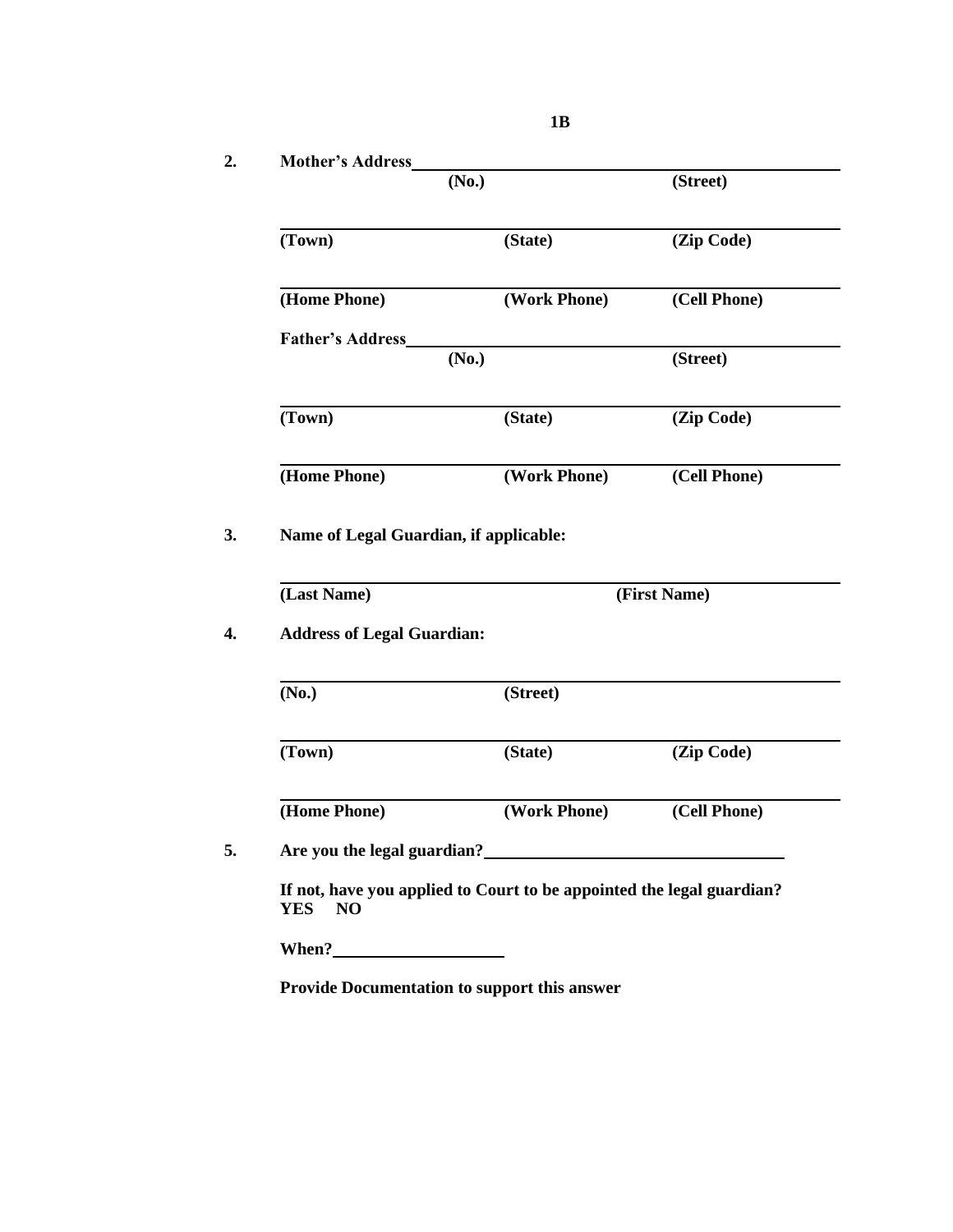| <b>B.</b> | 1. | School and grade Pupil will attend:                                        |          |              |             |
|-----------|----|----------------------------------------------------------------------------|----------|--------------|-------------|
|           | 2. | What school did Pupil last attend?                                         |          |              |             |
|           |    | (Name of School)                                                           |          |              | (Address)   |
|           |    | (City)                                                                     | (State)  | (Zip)        | (Phone No.) |
|           | 3. | Date of last attendance:<br><u>Letter and the set of last attendance</u> : |          |              |             |
| C.        | 1. | Address at which the Pupil is now living:                                  |          |              |             |
|           |    | (No.)                                                                      | (Street) |              |             |
|           |    | (Town)                                                                     | (State)  |              | (Zip Code)  |
|           | 2. | Telephone Number:                                                          |          |              |             |
|           | 3. | Last prior address of Pupil:                                               |          |              |             |
|           |    | (No.)                                                                      | (Street) |              |             |
|           |    | (Town)                                                                     | (State)  |              | (Zip Code)  |
| D.        | 1. | With whom does the Pupil now live?                                         |          |              |             |
|           |    | (Last Name)                                                                |          | (First Name) |             |
|           |    |                                                                            |          |              |             |
|           | 2. | What relation are you to the Pupil?                                        |          |              |             |

**1B**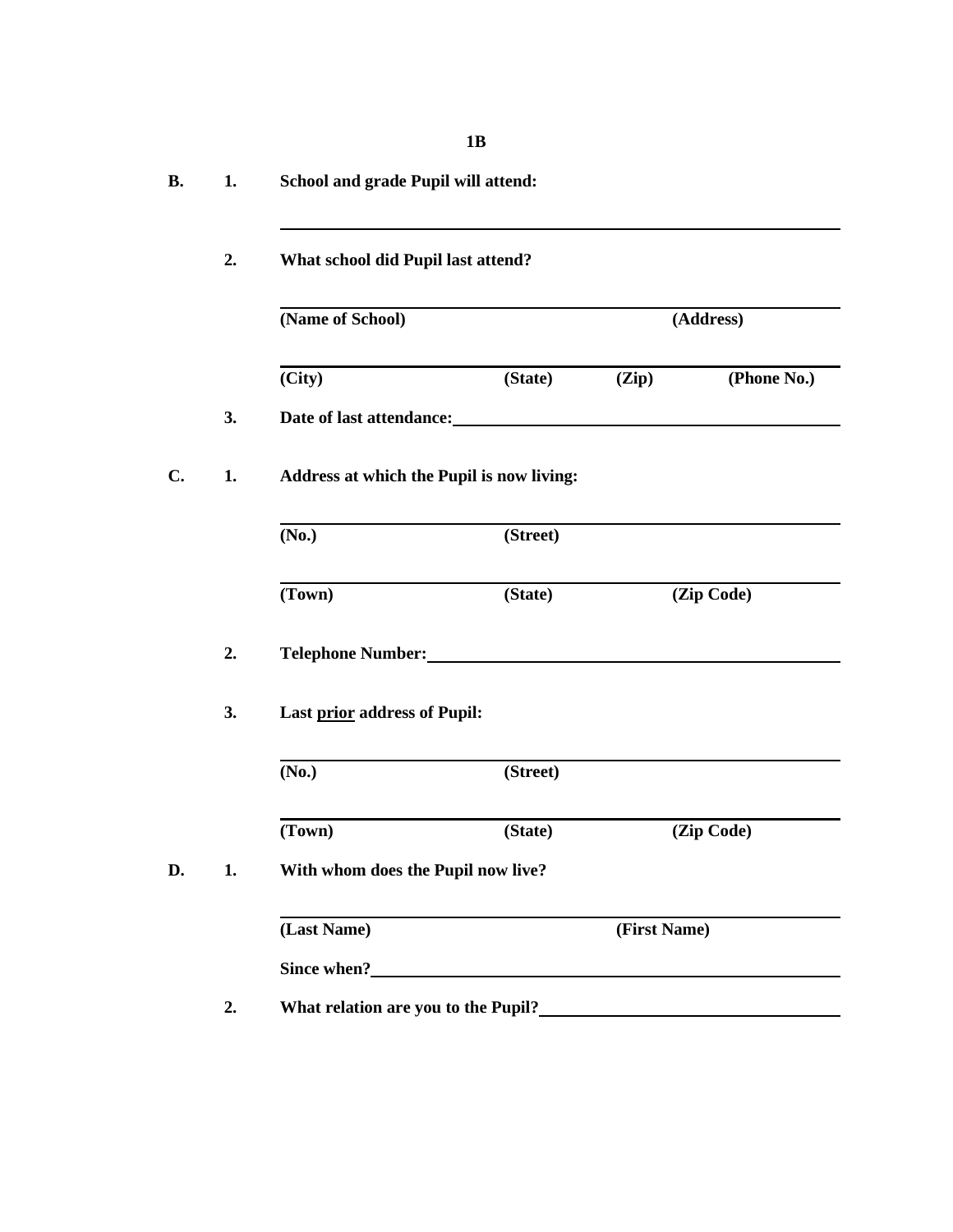**3. Circle will or will not:**

**The Pupil will/will not be residing with me for the sole purpose of receiving a free public education in the district.**

**E. 1. Do the parents/legal guardians of the Pupil currently pay any of the costs of maintaining the Pupil?**

|    | Yes               | N <sub>0</sub>  |
|----|-------------------|-----------------|
| 2. | If so, how much?  | per week<br>æ   |
|    |                   | \$<br>per month |
|    |                   | \$<br>per year  |
|    | For what purpose? |                 |

**F. 1. During the time the Pupil resides with you, will you receive any payment or contributions either in money or in lodging, food, clothing, medical insurance/expenses, recreation, or any other thing or service of value in connection with the support, maintenance and education of the Pupil?**

**Yes No**

**G. Explain (Be Specific as to Amount, Type and Purpose of Payment or Contribution). IDENTIFY AND ATTACH ALL DOCUMENTATION TO SUPPORT THIS ANSWER.**

**\_\_\_\_\_\_\_\_\_\_\_\_\_\_\_\_\_\_\_\_\_\_\_\_\_\_\_\_\_\_\_\_\_\_\_\_\_\_\_\_\_\_\_\_\_\_\_\_\_\_\_\_\_\_\_\_\_\_\_\_\_\_\_\_\_**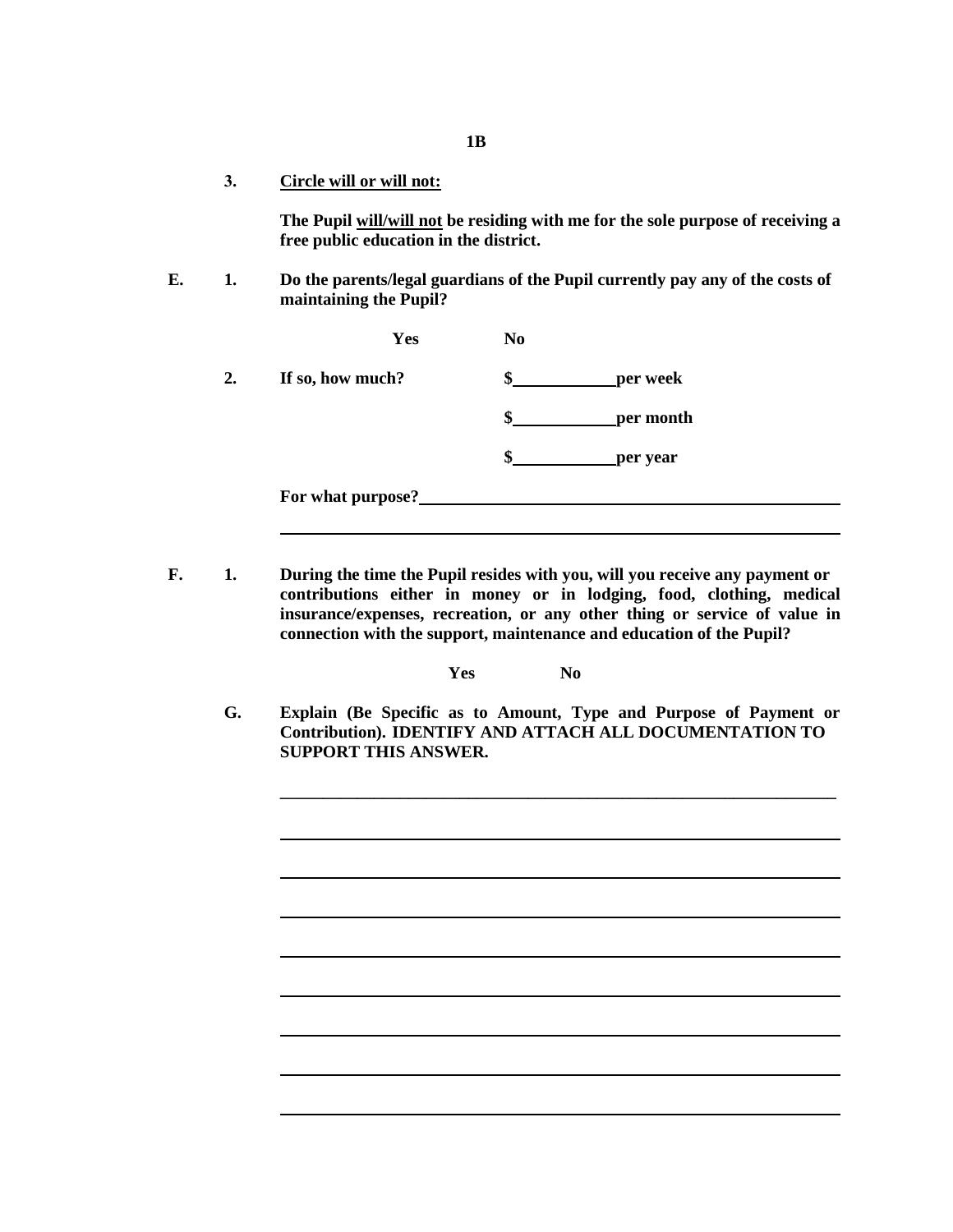**1B**

- **G. 1. Who is financially responsible for the Pupil?**
	- **2. When do you expect the Pupil to move out of your home?**

**(Provide specific date)**

**3. During the time the Pupil resides with you, will you make any payments or contributions either in money or in lodging, food, clothing, medical insurance/expenses, recreation, or any other thing or service of value in connection with the support, maintenance and education of the Student?**

**YES NO**

**H. Explain (Be Specific as to Amount, Type and Purpose of Payment or Contribution). IDENTIFY AND ATTACH ALL DOCUMENTATION TO SUPPORT THIS ANSWER.**

**\_\_\_\_\_\_\_\_\_\_\_\_\_\_\_\_\_\_\_\_\_\_\_\_\_\_\_\_\_\_\_\_\_\_\_\_\_\_\_\_\_\_\_\_\_\_\_\_\_\_\_\_\_\_\_\_\_\_\_\_\_\_\_\_\_**

| Н. | Does the Pupil currently live with his/her parent(s)/legal guardian(s) any |  |
|----|----------------------------------------------------------------------------|--|
|    | part of the week?<br>YES.<br>NO                                            |  |
|    | If so, how many days per week?                                             |  |
|    | If so, how many days per month?                                            |  |
|    |                                                                            |  |

**If so, how many days per year?**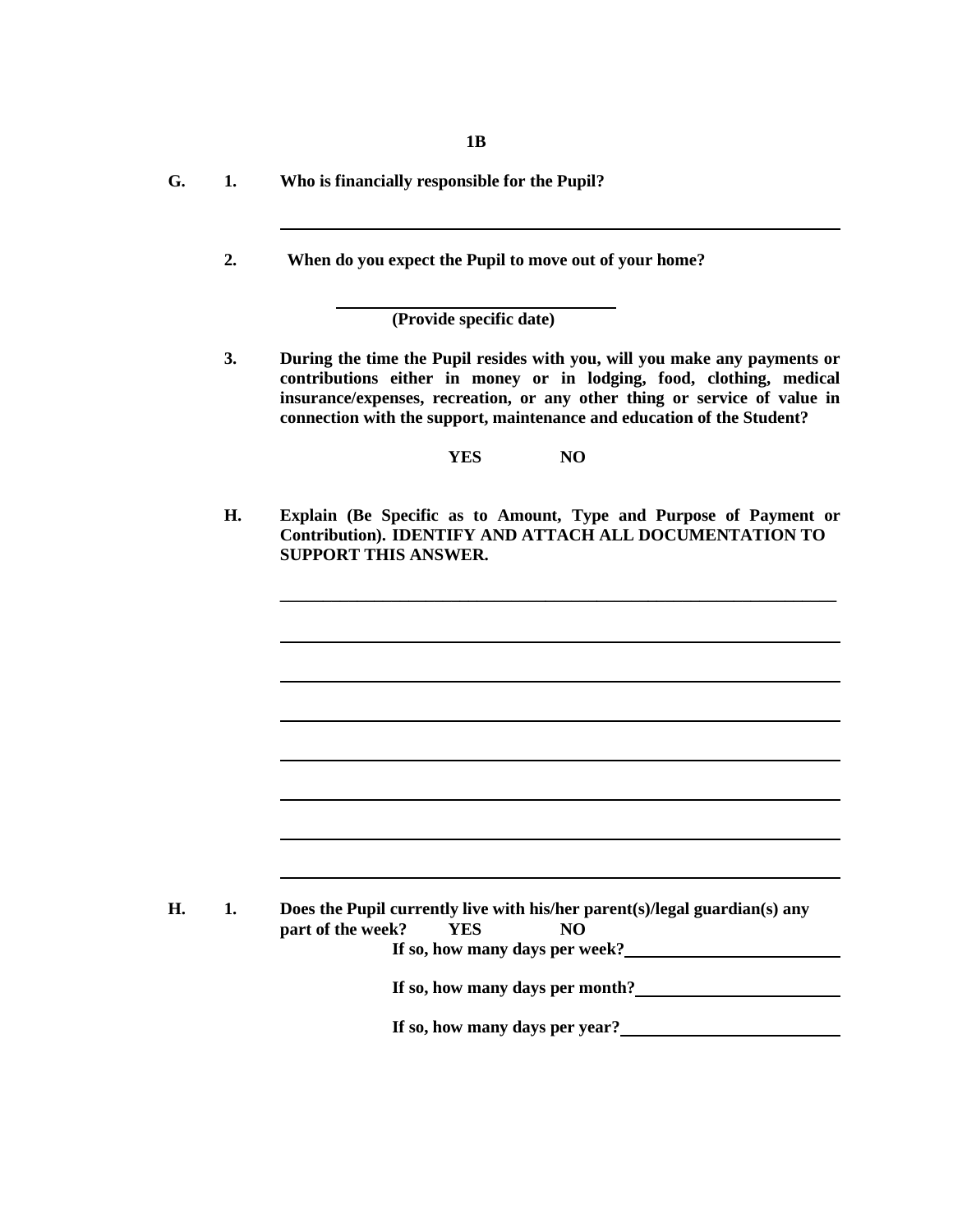**I. 1. During the school year, will the Pupil live with his/her parent(s)/legal guardian(s) any part of the week? YES NO If so, how many days per week?**

**If so, how many days per month?**

**If so, how many days per year?**

- **2. Will this Student live with his/her parents during the summer? YES NO**
- **III. I/will assume all personal and financial obligations for the Pupil with respect to school requirements, and will receive minimal contribution or payment of any kind from the Parent(s)/Legal Guardian(s) in connection with the support or maintenance or education of the Pupil.**
- **IV. I am making this affidavit pursuant to N.J.S.A. 18A:38-1(b), to induce the Roxbury Board of Education to accept said Pupil in its public schools free of charge.**
- **V. I/we understand that the Board of Education reserves the right to make periodic checks as to our continuing support for the Student named above and his/her residence in our home. In addition, the Board of Education reserves the right to require additional documentation to verify the residency and dependency of the Student named above. I/we agree to cooperate with any investigation by the Board of Education.**

**The above statements and attachments are true and complete. I/we know that if they are false, I/we am/are subject to punishment, including personal liability for the payment of tuition for the entire school year, or any portion thereof.**

**Sworn to and subscribed Before me this Day of , .**

**(Resident's Signature)**

**Notary Public (Resident Spouse's Signature)**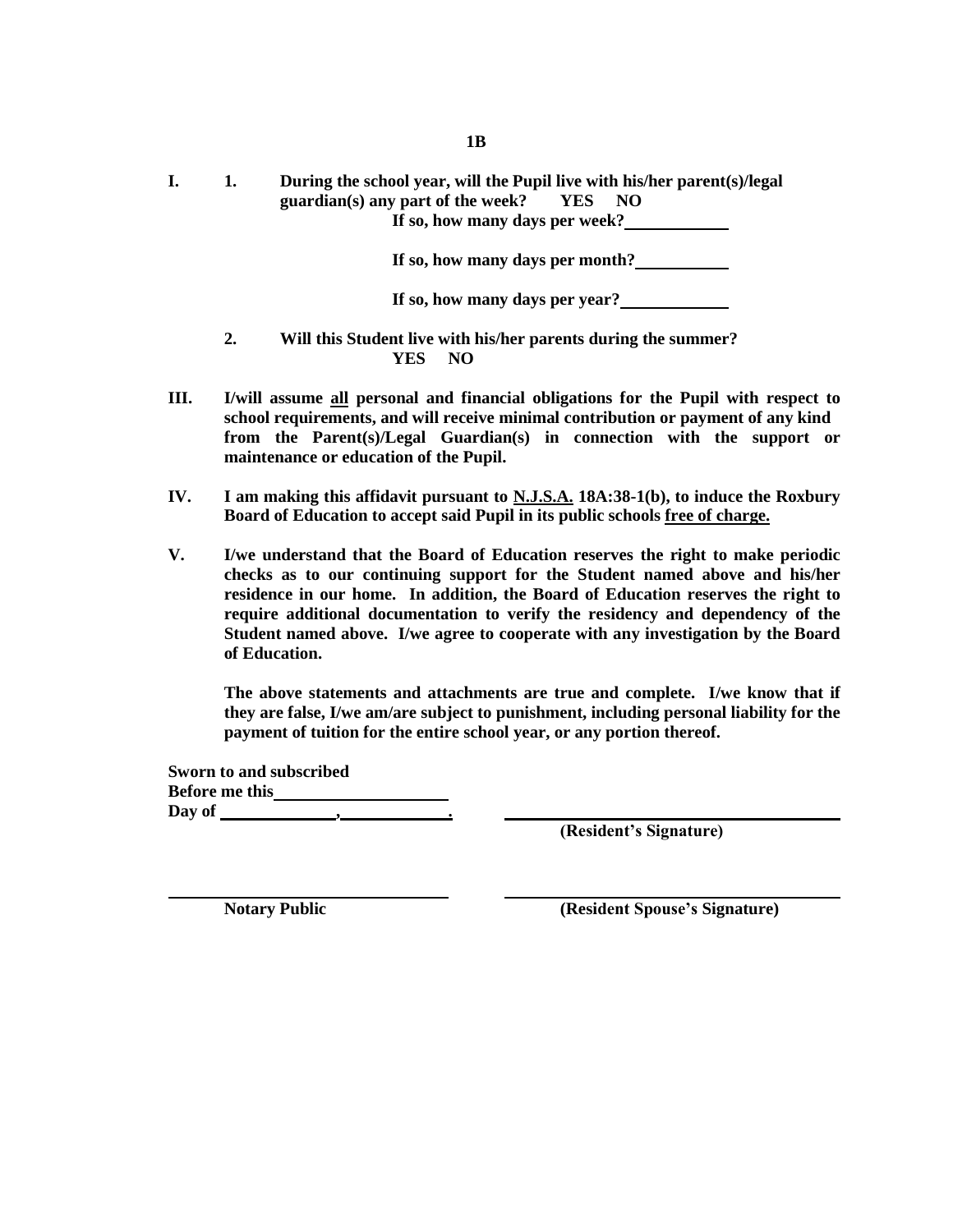# **ROXBURY TOWNSHIP PUBLIC SCHOOLS**



25 Meeker Street Succasunna, NJ 07876 973-584-4232 973-252-0593 (fax)

# **McKinney Vento Program Assessment Form**

|                                                                                                             |        | Grade: __________ | Sex:                 |
|-------------------------------------------------------------------------------------------------------------|--------|-------------------|----------------------|
|                                                                                                             |        |                   |                      |
|                                                                                                             |        |                   |                      |
|                                                                                                             |        |                   |                      |
|                                                                                                             |        |                   |                      |
|                                                                                                             |        |                   |                      |
| Siblings of student:                                                                                        |        |                   |                      |
| Name                                                                                                        | School |                   |                      |
|                                                                                                             |        |                   |                      |
|                                                                                                             |        |                   |                      |
|                                                                                                             |        |                   |                      |
|                                                                                                             |        |                   |                      |
| Please answer the following questions:<br>1. Is this student's home address a temporary living arrangement? |        |                   | $\Box$ Yes $\Box$ No |
| 2. Is this a temporary living arrangement due to loss of housing or economic hardship?                      |        |                   | $\Box$ Yes $\Box$ No |
| 3. Is this student in temporary or emergency foster care placement?                                         |        |                   | $\Box$ Yes $\Box$ No |
| 4. As a student, are you living with someone other than your parent or legal guardian?                      |        |                   | $\Box$ Yes $\Box$ No |
| If you answered NO to all of the above questions, you may stop here.                                        |        |                   |                      |
| 1. Where is this student currently living? (check box)                                                      |        |                   |                      |
|                                                                                                             |        |                   |                      |
|                                                                                                             |        |                   |                      |
|                                                                                                             |        |                   |                      |
| $\Box$ Temporary/emergency foster home                                                                      |        |                   |                      |
| $\Box$ With more than one family in a house or apartment<br>$\Box$ Moving from place to place               |        |                   |                      |
| In a location not designed for sleeping accommodations such as a car, park, or campsite                     |        |                   |                      |
|                                                                                                             |        |                   |                      |
|                                                                                                             |        |                   |                      |
| 4. With whom does the student currently live: (check box)                                                   |        |                   |                      |
| $\Box$ Both parents                                                                                         |        |                   |                      |
|                                                                                                             |        |                   |                      |
|                                                                                                             |        |                   |                      |
|                                                                                                             |        |                   |                      |